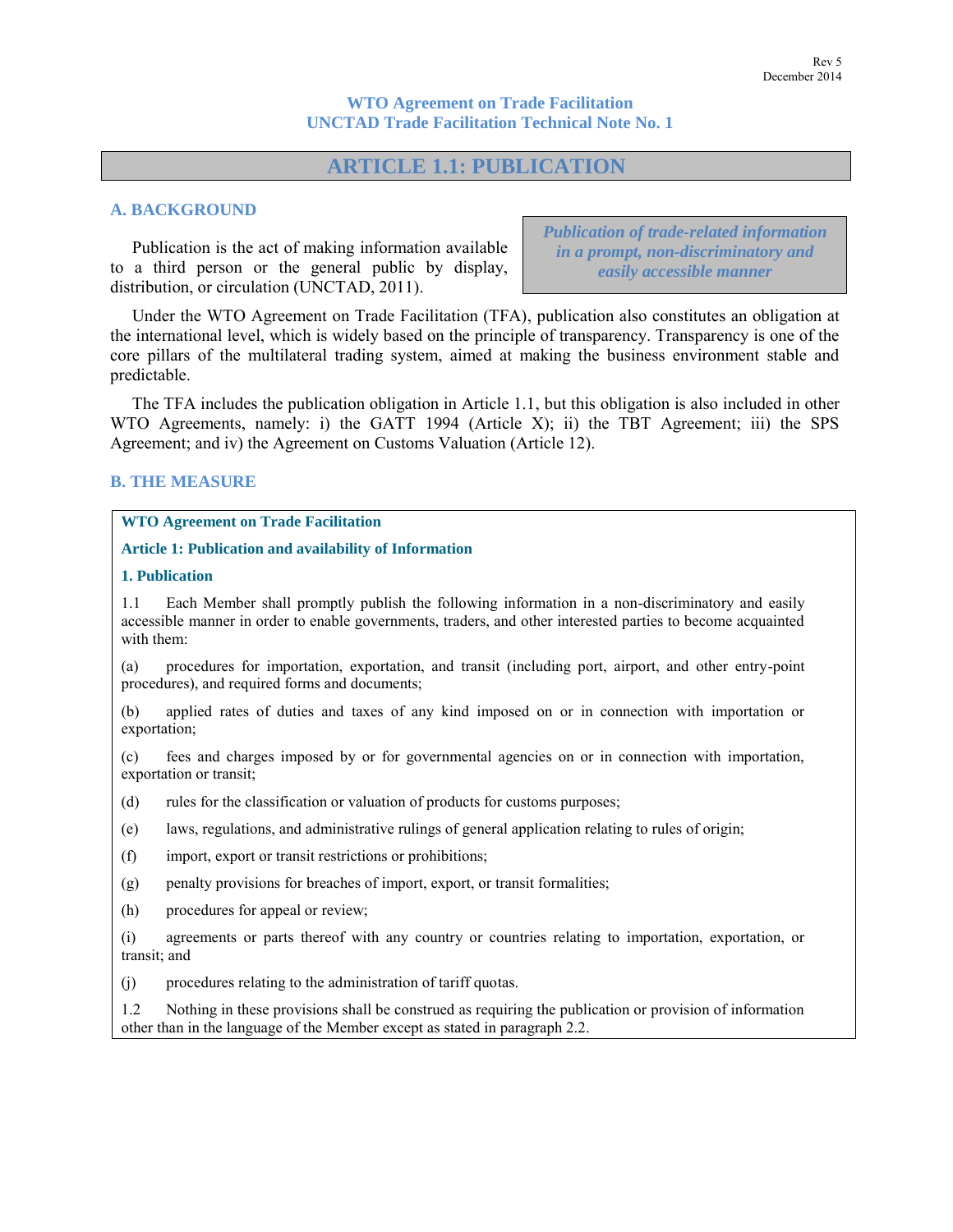# **C. UNDERSTANDING THE MEASURE**

#### 1. **What is covered?**

#### *Core obligation*

The measure introduces the obligation for all WTO Members to promptly publish trade-related information in a non-discriminatory and easily accessible manner in order to ensure that relevant stakeholders become acquainted with this information.

The aim is that other WTO Members and traders affected, or others likely to be affected, by governmental measures imposing restraints, procedures, requirements and other burdens, should be given a reasonable opportunity to acquire reliable information about such measures and accordingly to protect and adjust their activities (Appellate Body Report, *US-Underwear* case).

Timely, accurate and easily accessible information on trade legislation, applicable fees and tariffs, and related adjudicatory mechanisms is a critical element in establishing a transparent and predictable environment for improving international trade efficiency, Customs compliance, government revenues and foreign investments.

#### *Beneficiaries*

The measure instructs each WTO Member to make available trade-related information to the following stakeholders:

*Governments*: the measure does not specify if these should be WTO Members or no. As long as the measure is publicly available, non-WTO Members shall also benefit from it.

*Traders*: national and foreign traders need information beforehand on the measures that have the potential to affect their importation, exportation and transit transactions in order to adjust their activities accordingly.

*Other interested parties*: this category may cover other actors such as chambers of commerce, associations, unions, and international organizations among others.

### *Scope of information*

As Article 1.1 of the TFA was developed from GATT Article X, it covers most of the items included in GATT Article X. Nonetheless, Article 1.1 extends the obligation of publication to different items, as follows: i) procedures for import, export and transit; ii) regulation on rules of origins, iii) penalties; iv) procedures for appeal and review; and v) tariff quotas-related procedures.

In addition, both provisions have different approaches. GATT Article X refers specifically to the publication of the legal basis of certain items, while the TFA Article 1.1 refers straightforward to the availability of information on these (and additional) items. Notwithstanding the TFA approach, GATT Article X remains fully applicable to WTO Members (UNCTAD, 2014b).

#### *Requirements*

*Promptly published*: "Prompt" means quickly and without delay. However, it is not an absolute concept since whether a measure has been published "promptly" necessarily requires a case-by-case assessment (Panel Report, *EC-IT Products* case).

*Non-discriminatory*: it means that the information should be equally available to national and international stakeholders as well as to stakeholders from other WTO Members.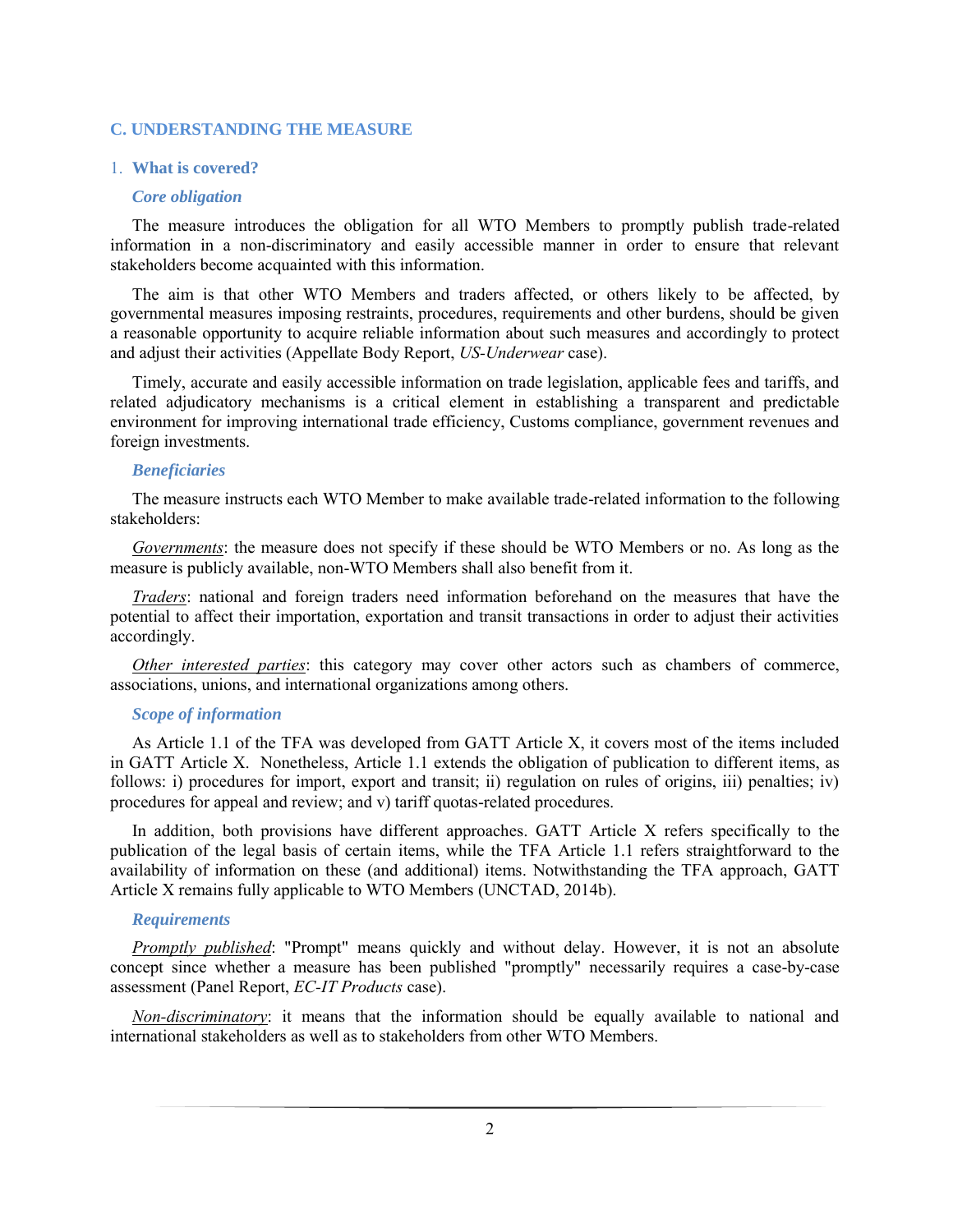*Easily accessible*: the information is to be published in such a manner as to enable governments, traders and other interested parties become acquainted with it. It must be generally available through an appropriate medium. Thus, the "medium" should make information generally available to the public in such a manner as to "enable governments, traders and interested parties to become acquainted with it" to be considered as "appropriate" (Panel Report, *EC-IT Products* case).

*Official publication*: Even if Article 1.1 does not mention this requirement, Article 1.4 (a) does as it requires the communication of the "official place" where the items in Article 1.1. have been published. Thus, both articles should be read together.

### *Notification*

Under Article 1.4(a) of the TFA, each WTO Member shall notify the Committee on Trade Facilitation of the official place(s) where the items in subparagraphs 1.1(a) to (j) have been published. Thus, each time that there is an amendment on these items, the concerned WTO Member must notify to the Committee where it was officially published.

#### 2. **What is not covered?**

This measure as included in the WTO TFA leaves aside some important considerations, as follows:

#### *Means of publication*

Article 1.1 does not specify the channel through which the information should be made generally known. Article 1.4 only mentions that the publication should be made in an official place. Following this, the publication may be carried out through the following official means:

*Printing*: Most countries publish a printed copy of their laws in government publications (journal, bulletin, gazette) as a legal requirement for the enforcement of their laws. Such gazettes are printed regularly and distributed in public kiosks. Furthermore, laws can be codified by topical subject area and published in consolidated form. Through the publication, the existence of the law is rendered public and the published text will be deemed authentic and admissible in national courts (UNCTAD, 2011).

*Internet*: Many countries have also developed an electronic version of their legal framework and provide additional information, explanation, and guidelines. In all cases, the website needs to be an official channel of communication of the government. The Agreement encourages WTO Member to make available trade-related information included in Article 1.1 through the Internet (Article 1.2.3 of the TFA).

# *Disclosure of confidential information*

Article 1.1 does not contain any clause preventing the disclosure of confidential or sensitive information. Nonetheless, GATT Article X clearly states that WTO Members are not required to disclose confidential information, which would impede law enforcement, or otherwise be contrary to the public interest or would prejudice the legitimate commercial interest or would prejudice the legitimate commercial interests of particular enterprises, public or private.

Even if GATT Article X remains fully applicable, it will not be enough to protect confidential information under Article 1.1 of the TFA as this covers more items than GATT Article X (see Scope of Information section). However, WTO Members will always have the option to publish a non-confidential version of the concerned items.

# *Language*

Under Article 1.1 of the TFA, there is no obligation to publish the information in one of the official languages of the WTO. Nonetheless, a WTO Member may make available, whenever practicable, a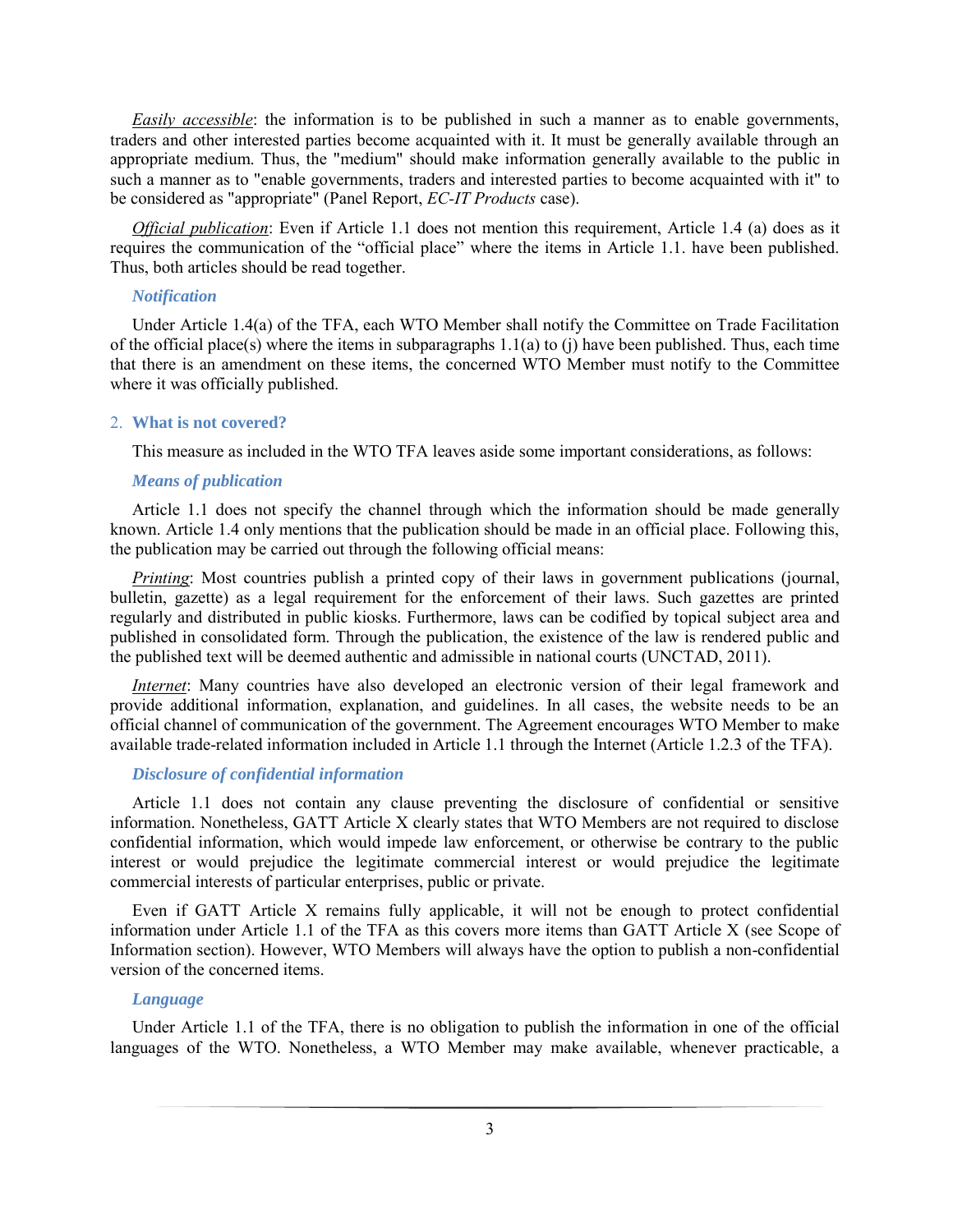description of its procedures for importation, exportation and transit in one of the WTO official languages (Article 1.2.2 of the TFA).

# *Dissemination of information*

There is also no obligation to publish the information in a centralized manner, unless it is considered more convenient for the user-friendliness, non-discrimination and accessibility of the information.

# **D. IMPLEMENTATION ISSUES**

### *UNCTAD Study*

In a recent study entitled *"The new frontier of competitiveness in developing countries: Implementing Trade Facilitation"*, UNCTAD analysed the implementation status of TF measures in 26 developing countries, including least-developed countries (LDCs), middle-income developing countries, landlocked countries, transit developing countries, and small island economies in Africa, Asia, the Caribbean and Latin America (UNCTAD 2014a).

As to publication, 77% of the participating countries partially claims to implement this measure, while only 23% fully complies with it. What stands out is the high level of compliance as all participating countries partially or fully apply this measure. The main reasons for the partial application of this measure are the lack of resources, lack of interagency cooperation and, inefficient/dysfunctional organization and institutional framework.

# *Implementation Check List*

The following list may be used as guidance when estimating the level of compliance with the measure:

- There is a legal obligation to officially publish the information listed in Art.1 para.1
- All 10 items of the required information are published
- Information is published promptly and updated when modified
- Information is published in a non-discriminatory and user-friendly manner

# *Preparing a national implementation plan*

The following table may be used as a basis for the national implementation plan for this measure.

|                                                | <b>Actions required</b>                                                                                                                           |
|------------------------------------------------|---------------------------------------------------------------------------------------------------------------------------------------------------|
| <b>Recommended</b><br>Implementation<br>method | <b>Preparatory stage</b><br>1.                                                                                                                    |
|                                                | 1.1. Take legal or administrative measures to introduce the obligation to<br>officially publish and update the required information               |
|                                                | 1.2 If needed, designate a focal Ministry/Department in the country responsible<br>for overseeing that all the required information is published. |
|                                                | 1.3 Assess and ensure the user-friendliness and/or accessibility of the<br>information                                                            |
|                                                | 2. Set up                                                                                                                                         |
|                                                | 2.1 Ensure/Improve production of the information and testing of its user-<br>friendliness and readability                                         |